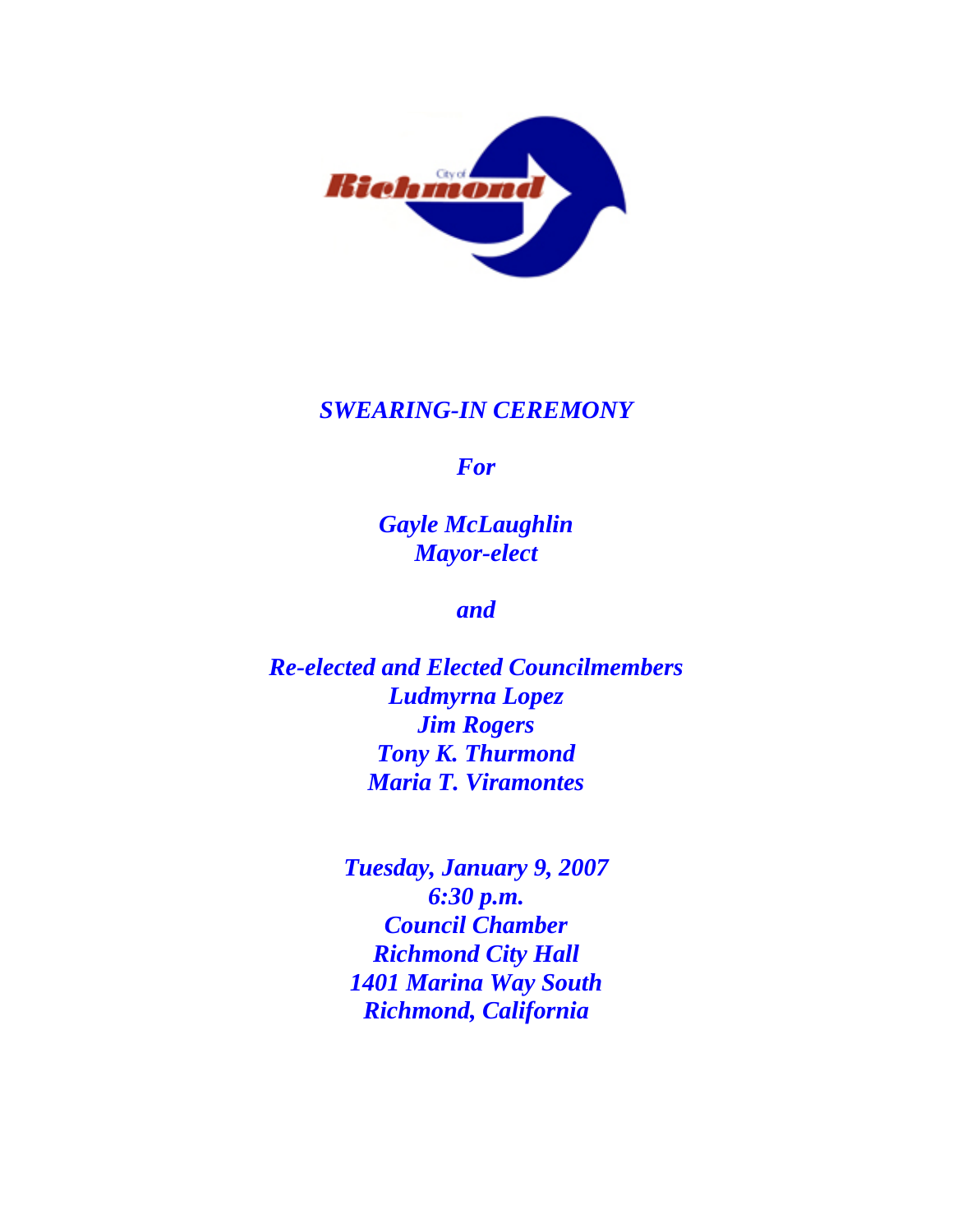#### *BRIEF HISTORY OF THE RICHMOND CITY COUNCIL (the following information was taken from minutes of the*

*Board of Trustees and the Council of the City of Richmond dated August 14, 1905, and July 6, 1909, respectively)* 

 *On August 14, 1905, the first meeting of the Board of Trustees of the City of Richmond was called to order at 8:25 p.m. in the main office of the Critchett Building located at 224 Richmond Avenue. Trustees present were: Critchett, Babcock, Kenny, Garrard, and Curry. Trustee Garrard nominated Trustee Curry to be President of the City Board. The nomination was seconded by Trustee Kenny, and "Mr. Curry was declared elected and took the chair."* 

 *A special election was held on February 9, 1909, and the qualified voters of the City voted in favor of and duly ratified the City Charter as proposed by the Board of Trustees. Section 1 of Article III of the Charter states that "All powers herein granted to and vested in the City of Richmond, except as herein otherwise provided, be exercised by a Council to be designated the Council of the City of Richmond . . ." As a result of the voters' approval of the City Charter, the Board of Trustees became the Council of the City of Richmond. Section 3 of Article III of the Charter states that the Council shall be composed of nine members.* 

 *An election was held on May 10, 1909, and the first Councilmen were elected. At the July 6, 1909, meeting of the Council, the City Clerk read Certificates of Election for the following Councilmen: Edward J. Garrard, John N. Hartnett, James C. Owens, Edward McDuff, Otto R. Ludewig, Homer Eugene Wyatt, John Joseph Dooling, Joseph Benjamin Willis, and Gerry Alton Follet. During the July 6, 1909, meeting the Council, by secret ballot, elected Councilman Joseph Benjamin Willis as the Presiding Officer of the Council to be known as Mayor of the City of Richmond.*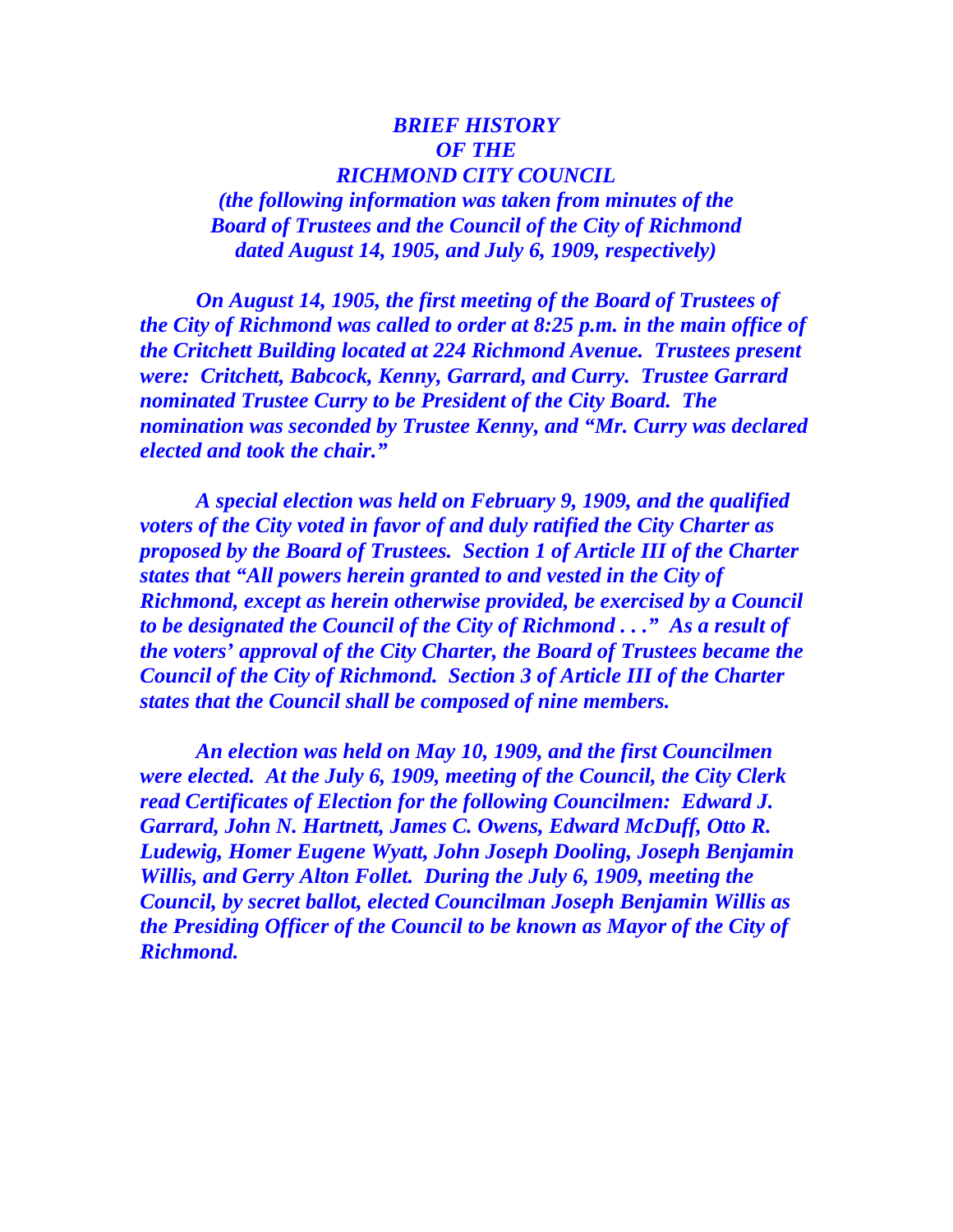

*January 9, 2007* 

 *I would like to extend my sincere appreciation to Rabbi Dean Kertesz, Dr. Curtis Shaw, and Mahesh Rao for accepting my invitation to participate in this Swearing-In Ceremony. You are a member of the Richmond community and you were selected because you would add something special to the ceremony. Thank you for taking the time to be a participant in this event.* 

*Sincerely,* 

*Diane Holmes City Clerk*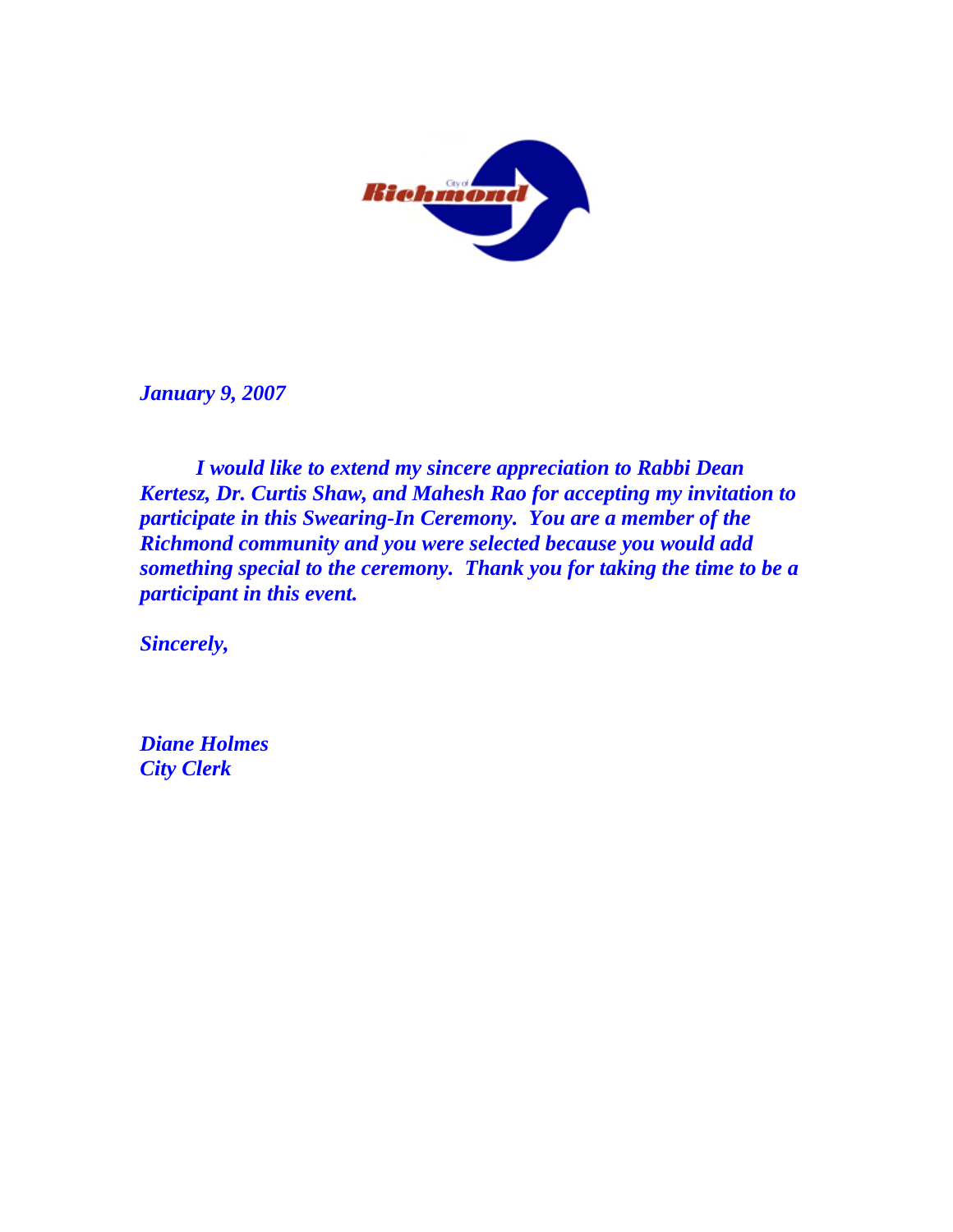#### *PROGRAM*

## *INTRODUCTION OF MASTER OF CEREMONY BILL LINDSAY, CITY MANAGER By Mayor Irma L. Anderson*

## *MASTER OF CEREMONY Bill Lindsay*

# *PRESENTATION AND POSTING OF FLAGS Richmond Police Department Explorers (Please Stand)*

# *PLEDGE OF ALLEGIANCE (Remain Standing)*

*NATIONAL ANTHEM Demitrea Foster (Remain Standing)* 

*OFFICIAL WELCOME TO THE SWEARING-IN CEREMONY Mayor Irma L. Anderson* 

> *INVOCATION Rabbi Dean Kertesz Temple Beth Hillel*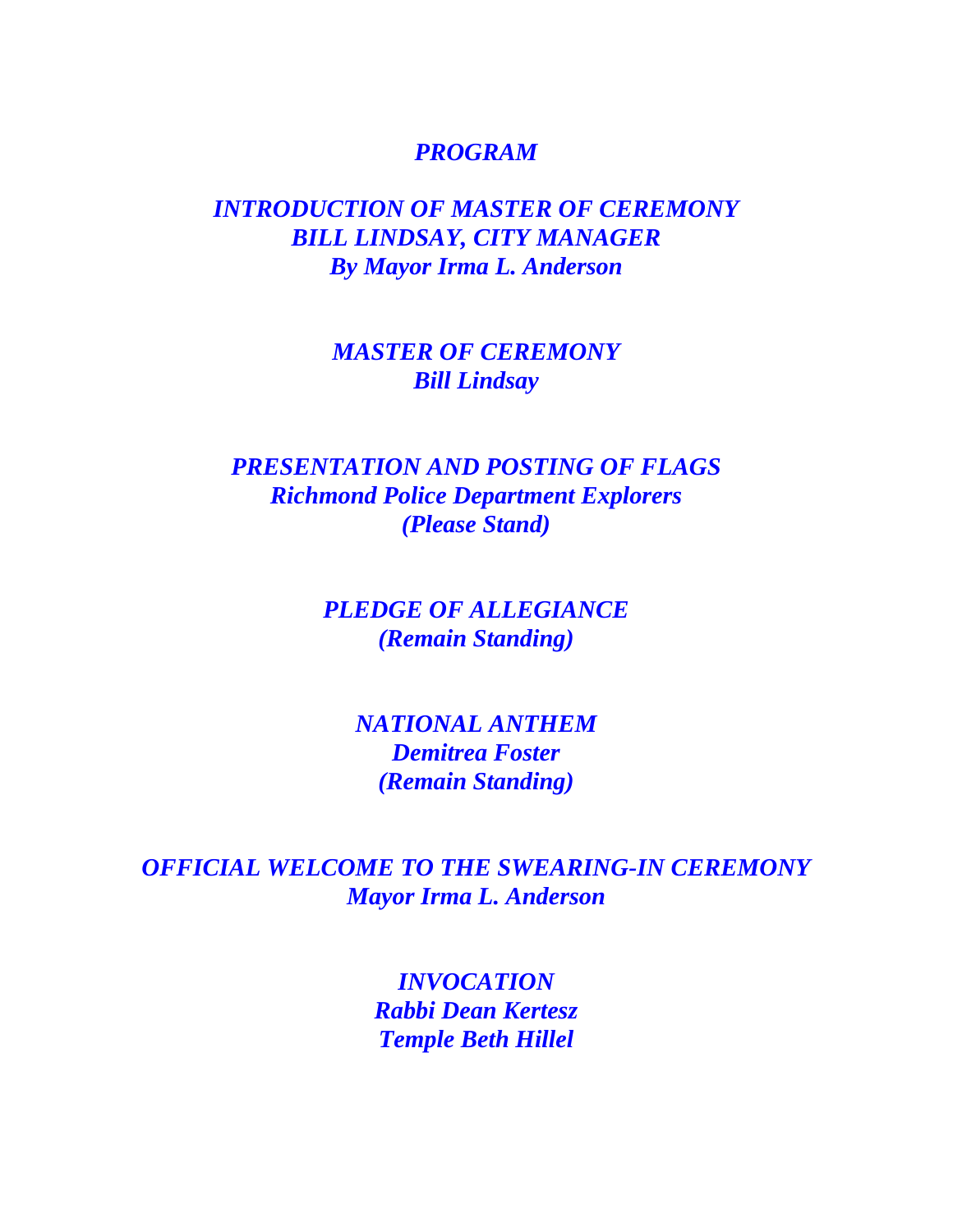## *COMMENTS BY OUTGOING MAYOR IRMA L. ANDERSON*

## *COMMENTS BY OUTGOING COUNCILMEMBER RICHARD GRIFFIN*

## *BEST WISHES TO MAYOR ANDERSON AND COUNCILMEMBER GRIFFIN From City Councilmembers*

*ADMINISTRATION OF OATH OF OFFICE AND PRESENTATION OF CERTIFICATES OF ELECTION TO LUDMYRNA LOPEZ JIM ROGERS, INCUMBENT TONY K. THURMOND, INCUMBENT MARIA T. VIRAMONTES, INCUMBENT By Diane Holmes, City Clerk* 

*PRESENTATION OF CHAIRPERSON'S CEREMONIAL GAVEL By Mayor Anderson to Mayor-elect Gayle McLaughlin* 

*ADMINISTRATION OF OATH OF OFFICE AND PRESENTATION OF CERTIFICATE OF ELECTION TO MAYOR-ELECT GAYLE MCLAUGHLIN By Diane Holmes, City Clerk*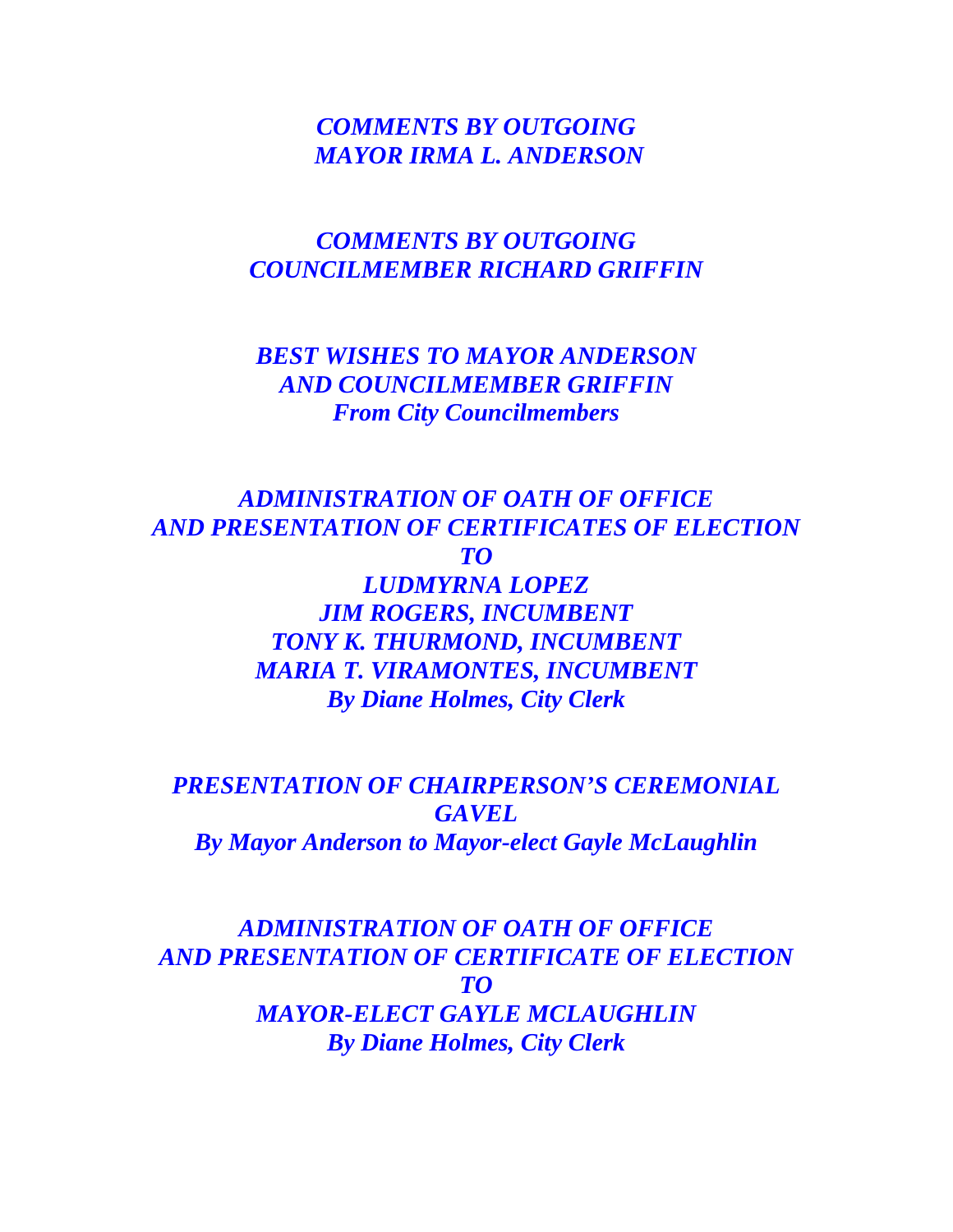*Guest Speakers Matt Gonzalez Former president, San Francisco Board of Supervisors (Five minutes)* 

*Van Jones, Executive Director, Ella Baker Center for Human Rights (Five minutes)* 

> *COMMENTS BY MAYOR GAYLE MCLAUGHLIN (Five minutes)*

*PRESENTATION OF HONORARY GAVEL TO FORMER MAYOR IRMA L. ANDERSON AND PRESENTATION OF DISTINGUISHED SERVICE AWARDS TO FORMER MAYOR ANDERSON AND FORMER COUNCILMEMBER RICHARD GRIFFIN By Mayor Gayle McLaughlin* 

> *ROLL CALL Diane Holmes, City Clerk*

*COMMENTS AND EXPRESSIONS OF APPRECIATION BY COUNCILMEMBERS LOPEZ, ROGERS, THURMOND, AND VIRAMONTES (Three minutes each)*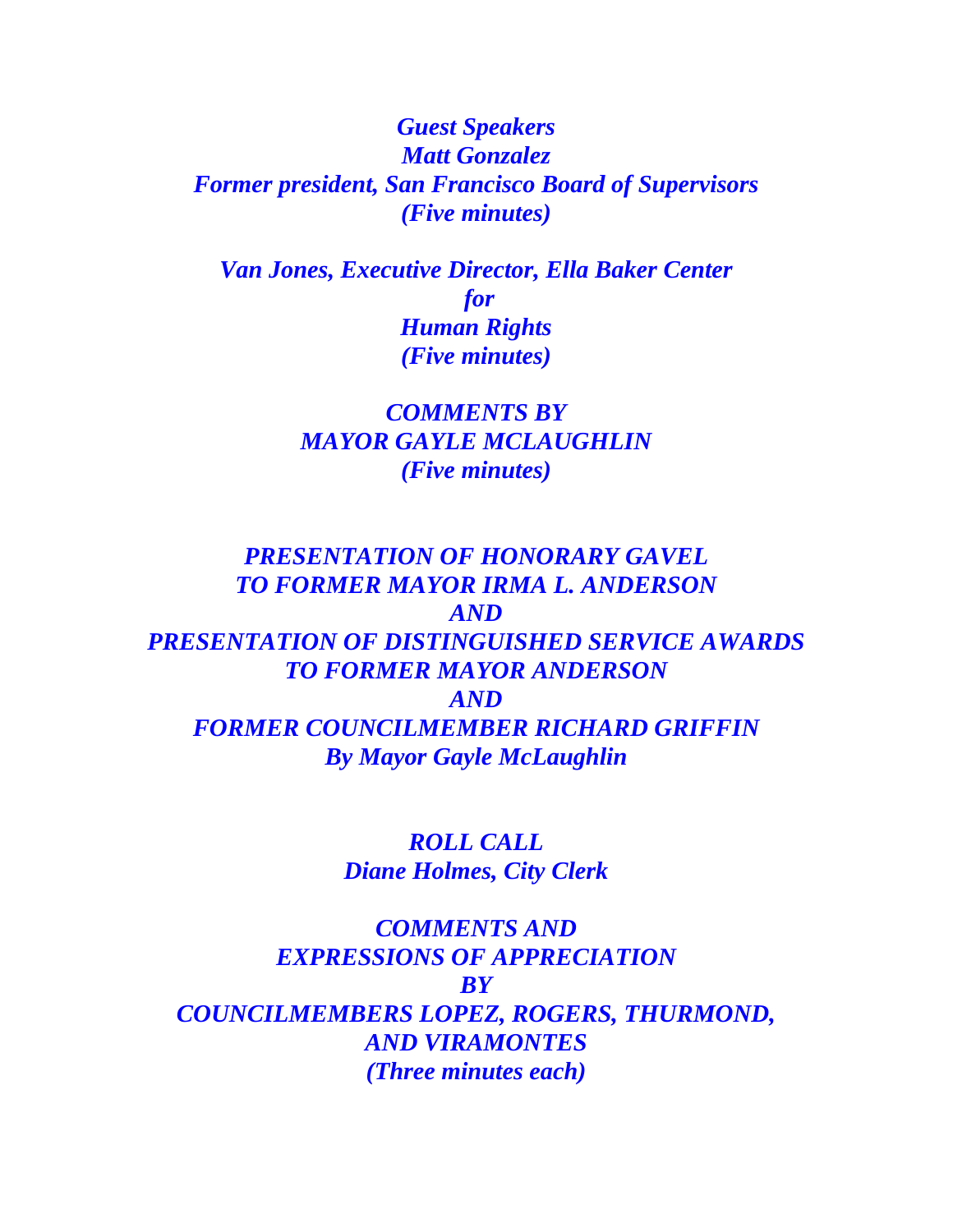*CLOSING REMARKS Mayor Gayle McLaughlin* 

*BENEDICTION Dr. Curtis Shaw Outreach Ministries for Grace Lutheran Church* 

#### *ADJOURN Mayor Gayle McLaughlin*

*\*\*\*\*\*\*\*\*\*\*\*\*\*\*\*\*\*\*\*\*\*\*\*\*\*\*\*\*\*\*\*\*\*\*\*\*\*\*\*\*\*\*\*\*\*\*\*\*\*\*\*\*\*\** 

#### *ACKNOWLEDGEMENTS*

*Nika's Catering Park Florist Prime Copy and Printing* 

*Rabbi Dean Kertesz Dr. Curtis Shaw Mahesh Rao, Pianist* 

*City Staff:* 

*City Clerk's Office City Manager's Office Demitrea Foster, Employment and Training Public Works Recreation and Parks Richmond Police Department Explorers*